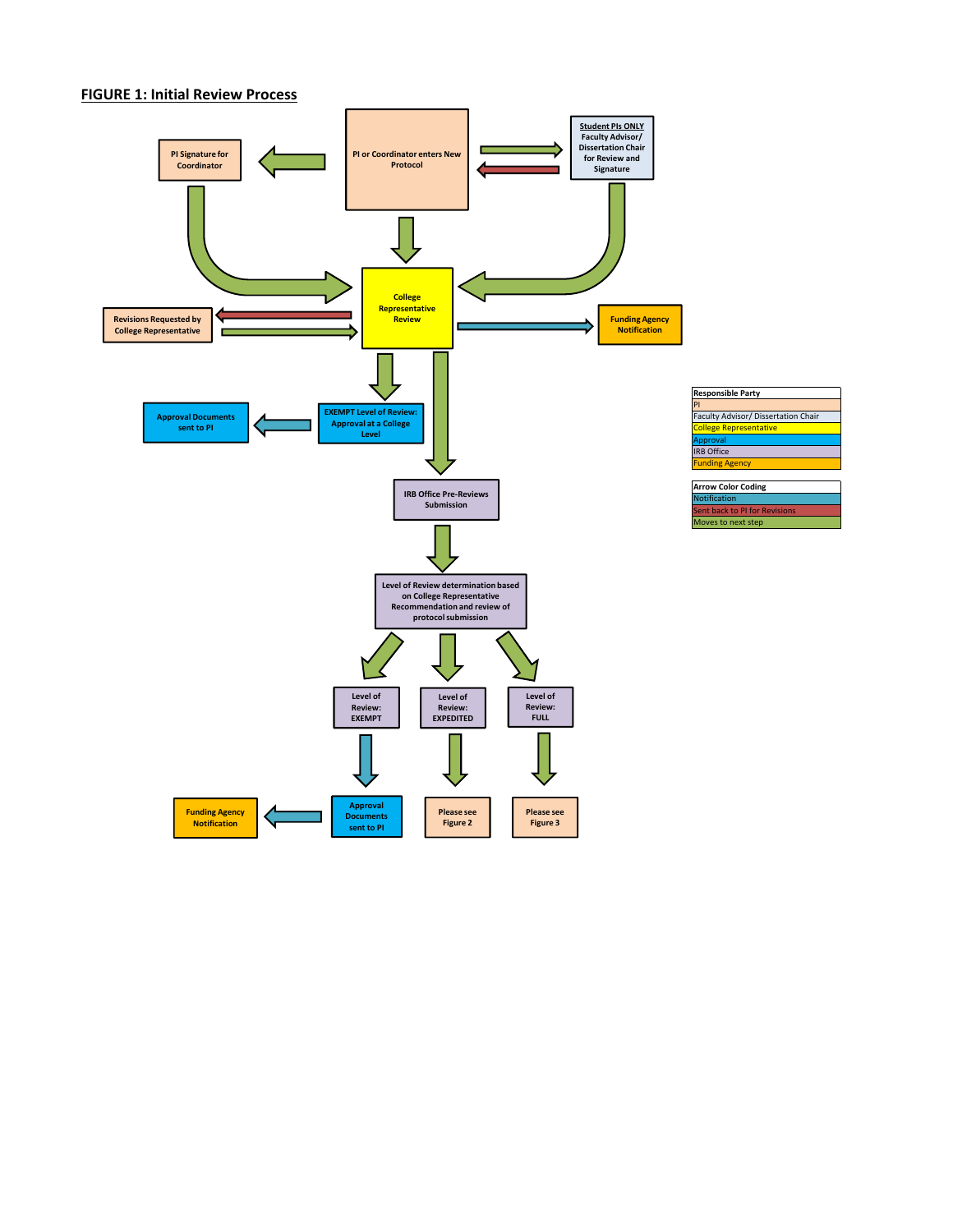## **FIGURE 2: Expedited Review Process**



| <b>Responsible Party</b>            |
|-------------------------------------|
| PI                                  |
| Faculty Advisor/ Dissertation Chair |
| <b>College Representative</b>       |
| <b>Approval</b>                     |
| <b>IRB</b> Office                   |
| <b>Funding Agency</b>               |
|                                     |
| <b>Arrow Color Coding</b>           |
| Notification                        |
| Sent back to PI for Revisions       |

Moves to next step